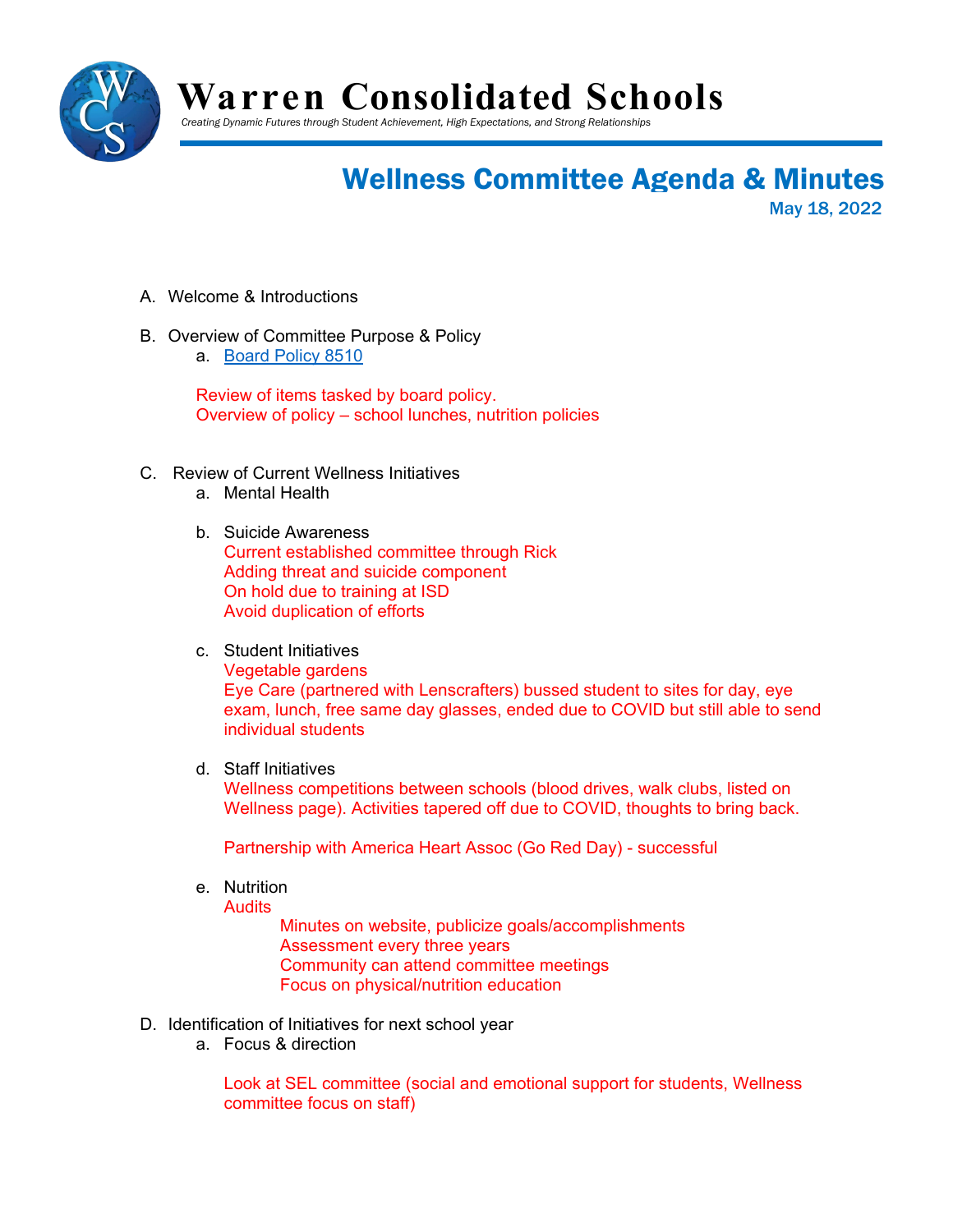

### **Warren Consolidated Schools**

*Creating Dynamic Futures through Student Achievement, High Expectations, and Strong Relationships*

# Wellness Committee Agenda & Minutes

May 18, 2022

Walking challenges

Benefits staff out to buildings

Nutrition education review – small pockets mixed in, but not primary in K-12 curriculum

SEL Committee – calming rooms, packets to parent with mental health resources, website can be overwhelming, work on suicide information for secondary schools. Looking forward on mindfulness, restorative practices, diversity and inclusion, trauma and resilience. Staff – cultural competency. Easily available resources through benefits/MESSA.

Hire staff for diverse resources.

Physical health – diabetic nutrition out of control, need education on what to eat, etc.; exercise, healthy eating. Outside resources brought in (MSU extension – nutrition education)

Review Wellness Page (community/staff), send links for resources to Terri, remove out of date information, CARES newsletters on website

- b. Any data collection needed?
	- i. Previous years surveys
		- Mostly focused on what Wellness Committee should look like

#### E. Action Items

#### Next Wed

Update on website material Links to resources/organizations Additional ideas Crossover/liaisons with other committees Health Advisory Board (Brian Aiosa chairs)

Jenn to follow up with Frank for past data/John for past information

#### Next meeting

Set goals for 2022-2023 (add mental health as goal)